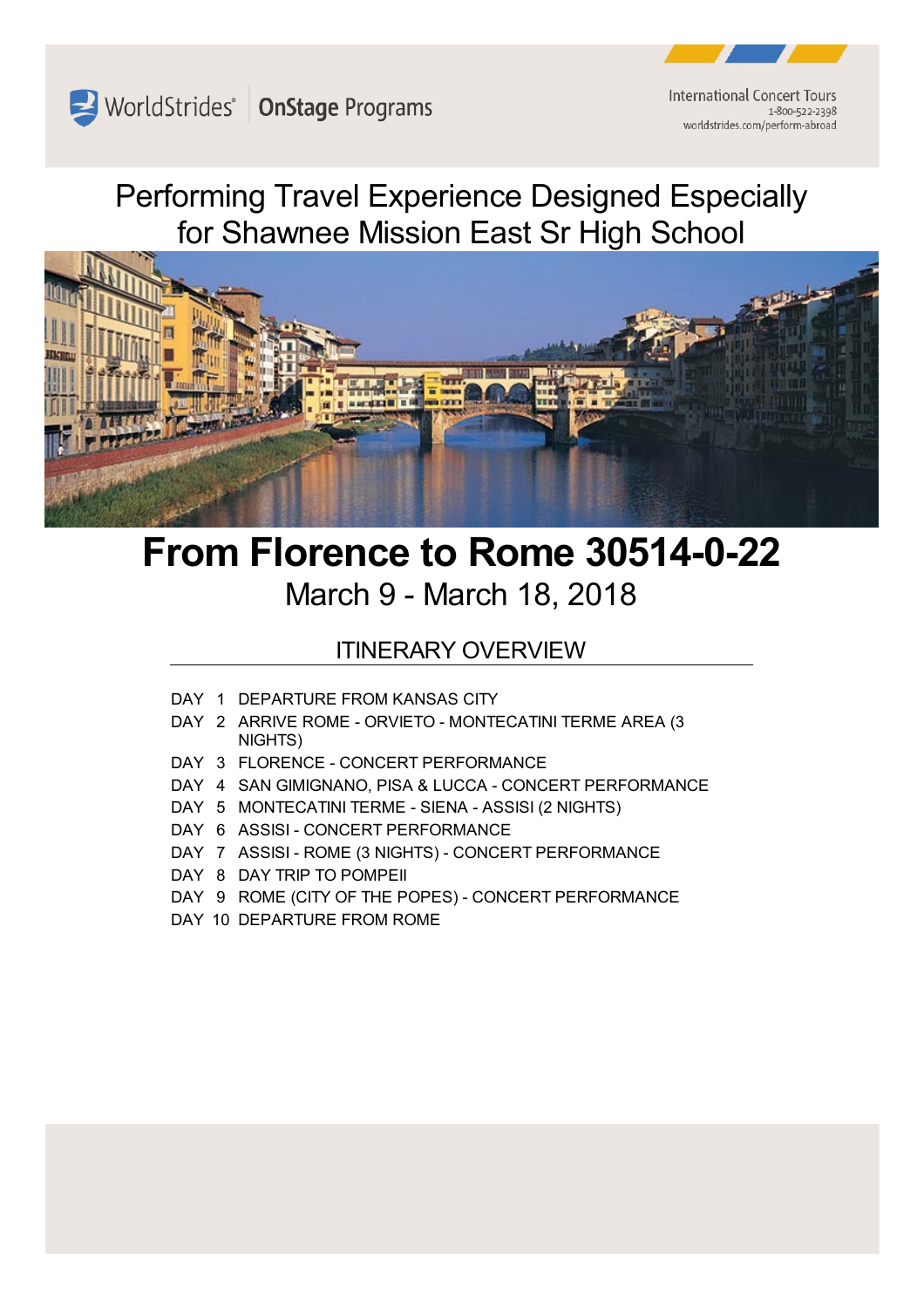WorldStrides OnStage Programs



worldstrides.com/perform-abroad

# **ITINERARY**

Italy calls to people in a unique way. The rich and colorful culture melts into a warm atmosphere filled with light and life. Ancient traditions combine with a spiritual pride expressed in the art and food that epitomize what we have come to know as La Bella Vita. From Roman ruins to the richness of the Renaissance, from the ruins of war to the peace of country life, experience the world in a new way in beautiful Italy.

| <b>Cultural Experience Cultural Experience</b> |                          | <b>C</b> Festival/Performance/Workshop | <b>Tour Services</b>                                               |
|------------------------------------------------|--------------------------|----------------------------------------|--------------------------------------------------------------------|
| <b>63</b> Recreational Activity                | <b>C</b> LEAP Enrichment | <b>12</b> Match/Training Session       | $\begin{array}{c} \bullet \circ \bullet \circ \bullet \end{array}$ |

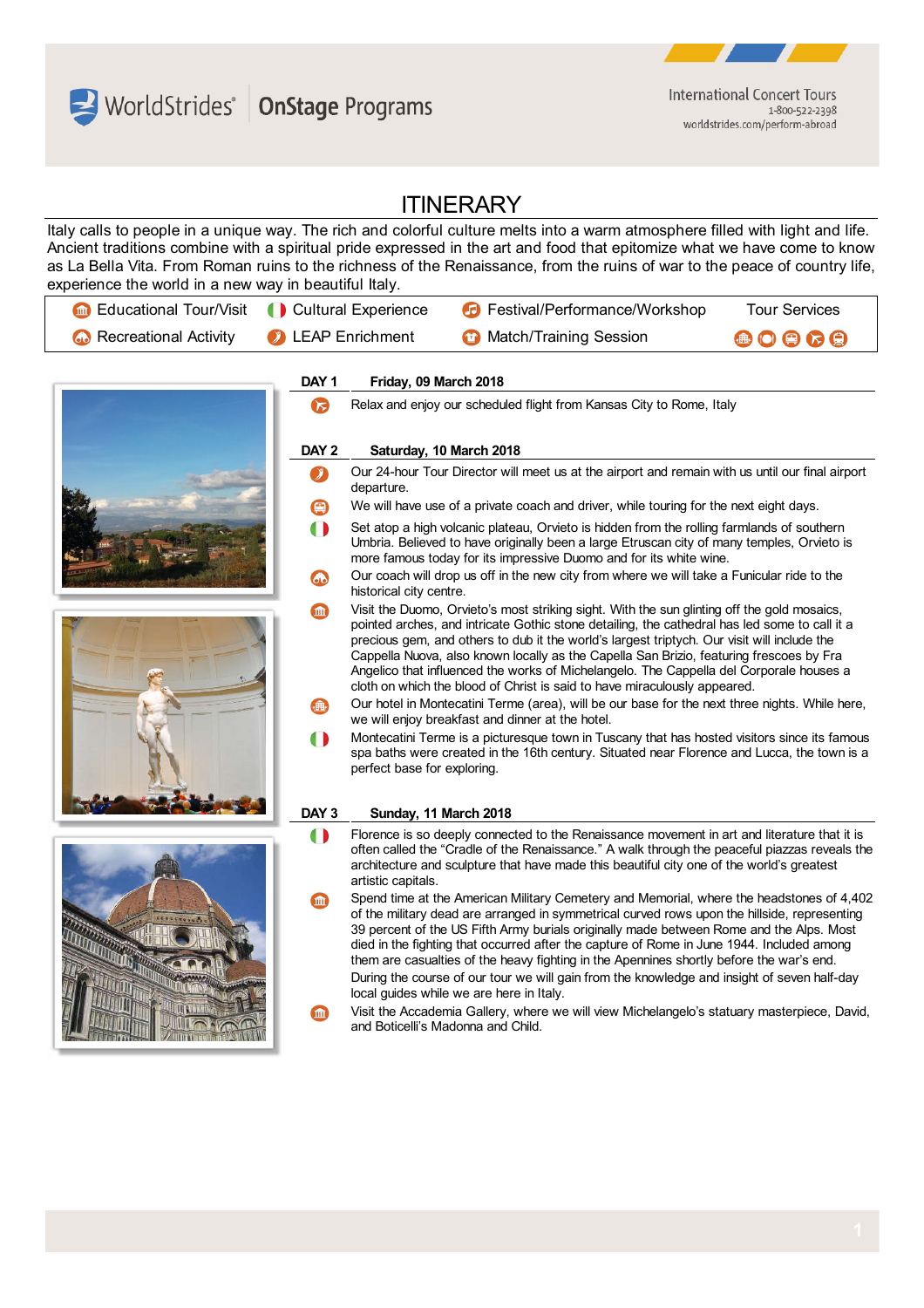



**International Concert Tours** 1-800-522-2398 worldstrides.com/perform-abroad







#### **DAY 3 Sunday, 11 March 2018**

- Enjoy the Piazza del Duomo, where the cathedral, tower, and baptistery exhibit the traditions **Simple** of Florentine art from the Middle Ages to the Renaissance. We will observe the massive and detailed facade of the Duomo before viewing the baptistery's bronze doors, designed by Ghiberti and which Michelangelo commented were worthy to be the "Gates of Paradise." After a brief visit inside the Duomo, we will have the opportunity to ascend the Bell Tower; climb the narrow steps to the top of the Red Dome or visit the spectacular interior of the Baptistery.
- Stroll along the Ponte Vecchio, the oldest of Florence's six bridges and one of the best-loved sites of Florence. Lined with numerous shops, visitors often do not realize they are on a bridge until they reach the center arches that look out over the Arno.
- We will give a concert performance in Florence today. Sacred venue options include the great Santa Maria del Fiore (the Duomo of Florence), the Church of Santi Apostoli, San Miniato al Ricci, the Tempio Maggiore (the great Orthodox Jewish Temple), the Convent of Montedomini, and San Miniato al Monte. The American International School and St. James Church would serve as ideal joint performance venues, while secular venues include the United States Consulate General and the Tuscan American Association's elegant senior home, the Casa Di Riposo.

#### **DAY 4 Monday, 12 March 2018**

- The striking skyline of San Gimignano is one of the most familiar views of Tuscany. The town  $\blacksquare$ is noted for its thirteen towers, built by various noble families in the 12th and 13th centuries, which dominate the scene and impart a unique character to this idyllic location.
- Take a Walking Tour and view the Piazza della Cisterna, the Piazza del Duomo, and the People's Palace. Both spaces are guarded by the tall medieval towers that have made San Gimignano, "city of the beautiful towers," the poster child for Italian hill towns everywhere.
- Experience a bit of Italy's agriturismo with a visit to Fattoria Poggio Alloro, a Tuscan farm at the base of San Gimignano. Enjoy a brief tour of the farm, including the vineyards, the wine vats, the cattle, and the gardens, all well marveling at the impressive views of San Gimignano. Continue with a three-course lunch in the farmhouse, featuring foods produced on the farm.
- During the Middle Ages, Pisa's powerful navy and strong trading position brought enormous wealth to the city. Following several conquests and the silting of the harbor, however, it fell into decline. Now Pisa is primarily visited for its interesting architecture.
- Visit the Duomo di Pisa, a masterpiece of Romaneques architecture. Begun in 1093, the **m** cathedral is located in the heart of the Piazza del Duomo where it dominates the square. Inside are five naves and a 3-naved transept.
- $\bullet$ Depending upon the timing of today, we will stop in Lucca, whose peaceful narrow lanes wind among medieval buildings, churches, tiny piazzas, and Roman ruins. Founded as a Roman colony in 180 BC, the city center was shut off from traffic in the 17th century, making it a pleasant place to wander and explore.
- Time permitting, take a Walking Tour through the old town to view the Renaissance and **m** Gothic palaces, and the Piazza del Anfiteatro, where the amphitheater once stood.
- Your concert performance will be today. Venue options include the Pisa Duomo and the surrounding Piazza

### **DAY 5 Tuesday, 13 March 2018**

- O Today we will travel from Montecatini Terme to Assisi. En route, we will explore Siena.
- Once a capital to rival Florence, Siena is Italy's prettiest medieval town, and still possesses  $\bullet$ the grandeur of the age when it was at its peak.
- Visit the Duomo, highlighted by distinctive striped marble columns. Our visit will include the beautiful Piccolomini Library, designed to house the cathedral's collection of illuminated manuscripts. The magnificent room features an unrivaled ceiling and large frescoes depicting important events in the life of Pope Pius II.
- Visit Chianti Sculpture Park. In the heart of Sienese Chianti, many internationally-renowned artists have created imposing contemporary sculptures in accordance with their own creative ideas and style, enhancing the sounds, colours and every other element of wood.
- Our hotel in Assisi (area), will be our base for the next two nights. While here, we will enjoy breakfast and dinner at the hotel.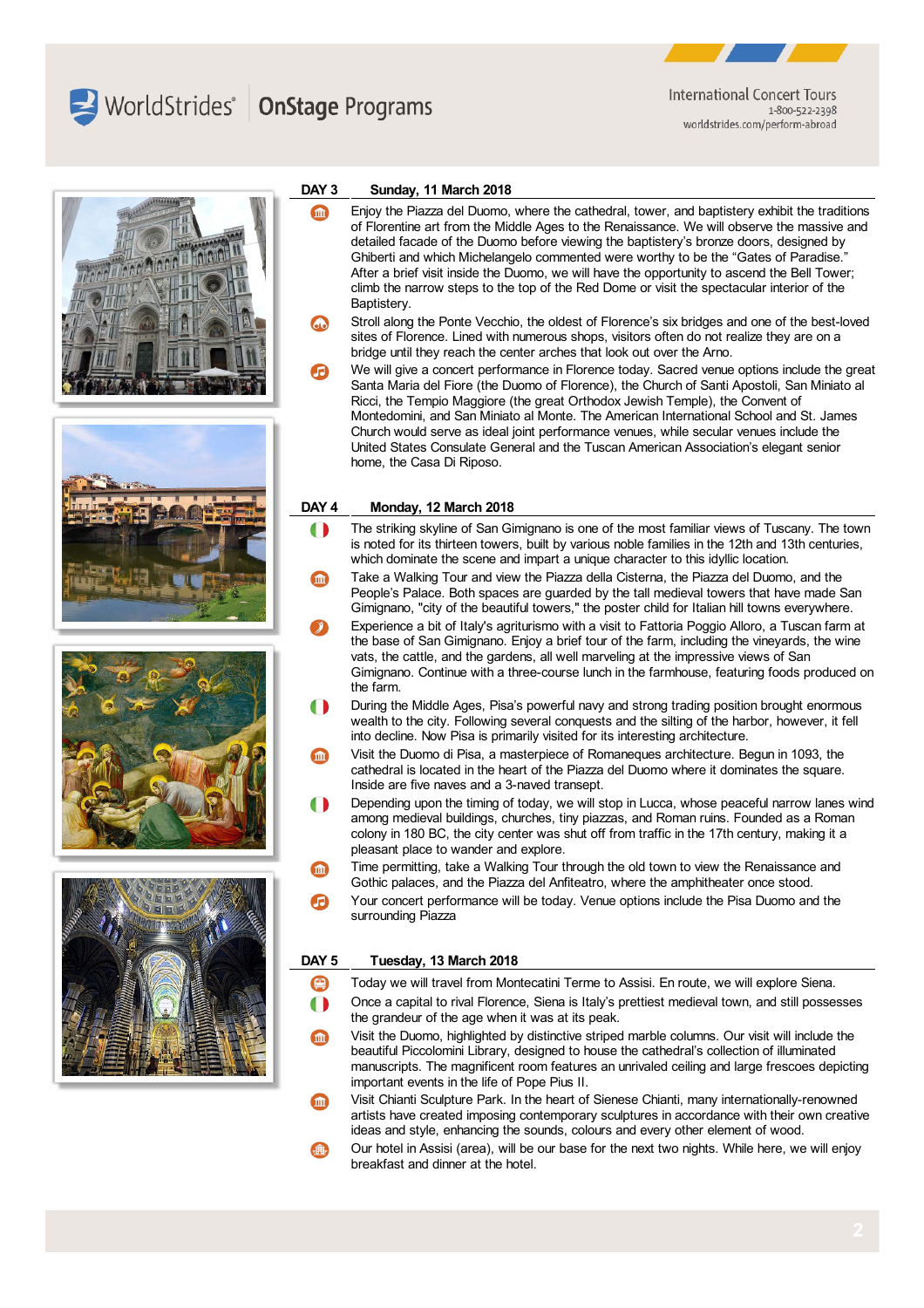WorldStrides | OnStage Programs



**International Concert Tours** 1-800-522-2398 worldstrides.com/perform-abroad









#### **DAY 5 Tuesday, 13 March 2018**

The medieval town of Assisi is heir to the legacy of its most prominent citizen, St. Francis.  $\blacksquare$ Although the town was damaged in the earthquake of 1997, it has been restored to its former glory with geranium-hung streets, lovely views, and fountain-splashed piazzas.

#### **DAY 6 Wednesday, 14 March 2018**

- Visit the Basilica di San Francesco, an incongruous memorial to a man who preached and lived an utterly simple life of poverty, abstinence, and the enunciation of worldly goods in search of greater spirituality. We will explore the bi-level basilica, including the Lower Church, the Crypt, and the Upper Church, with Giotto's famous frescoes of 28 scenes of the Life of St. Francis.
- Explore the Church of Santa Chiara, resting place for St. Clare's bones, and home of St. (m Francis's miraculous crucifix. Our visit will include the Neo-Gothic Crypt and the Oratorio del Crocifisso, which preserves the venerated 12th century crucifix that spoke to St. Francis at San Damiano and set him on his holy path.
- Visit the Basilica of Santa Maria degli Angeli to see the small Porziuncola Chapel and the site where St. Francis died.
- Your concert performance in Assisi will be today. Venue options include the Basilica de San Francesco or the Basilica di Santa Chiara, both particularly musically gratifying experiences. Other options include Santa Maria Maggiore, Santa Maria Sopra Minerva, and the Sala S. Gregorio and Sala S. Antonio concert halls.

#### **DAY 7 Thursday, 15 March 2018**

- Θ Today we will travel from Assisi to Rome.
- $\bullet$ Known to many as the "Eternal City", Rome is the capital of Italy, with an uninterrupted history spanning two and a half thousand years. As one of the founding cities of western civilisation, Rome is filled with incredible historical sites. It is a city with many faces, encompassing medieval, renaissance, and modern. To define Rome is an impossible task, but to enjoy Rome is a wondrous experience.
- Enjoy a guided tour, through the spectacular remains of the Roman Empire. The Colosseum, considered to be the greatest symbol of Ancient Rome's power and glory, was completed under Titus in 80 A.D. The Colosseum could hold 55,000 spectators, on a par with many of today's modern sports stadiums. Among the sights included is the Arch of Constantine, a triumphal arch finished in 315 A.D., commemorating the victory of Constantine I over Maxentius in the year 312 A.D. We will also tour the ruins and excavations of the Roman Forum, which features the remains of magnificent temples, basilicas, and triumphal arches that once formed the heart of the Empire.
- Visit the Pantheon, Rome's best-preserved monument. The Pantheon is a masterpiece of architecture with its huge hemispherical dome. It also contains the tombs of the kings of Italy and that of the artist, Raphael.
- For the next three evenings we will enjoy the convenience of our centrally-located Rome hotel, where daily breakfast will be included.
- This evening we will dine in the Piazza Navona area. Built on the foundations of Domitian's Circus, this magnificent square was designed by Borromini in 17th century. It is full of life and is highlighted by one of Rome's most spectacular fountains, the Four Rivers designed by Bernini. The square is often filled with local artists. The surrounding neighborhood is also one of the best places in Rome to get a tasty tartufo or gelato ice cream.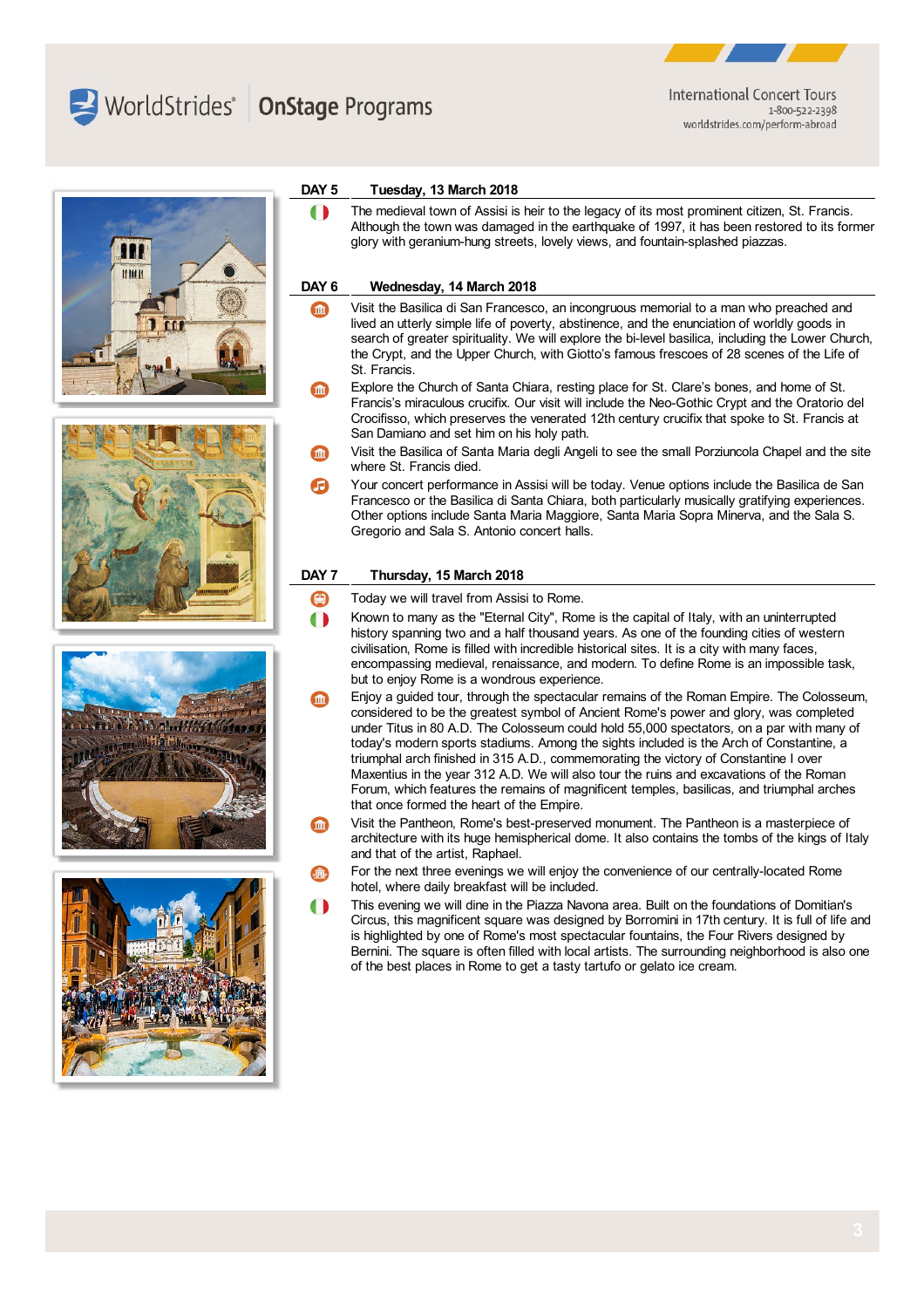

Æ



**International Concert Tours** 1-800-522-2398 worldstrides.com/perform-abroad



# **DAY 7 Thursday, 15 March 2018**

Our concert performance in Rome will be today. Venues options include singing mass in St. Peter's Basilica, which is the ultimate experience for many groups. Other sacred settings include the Trinità dei Monti, which sits atop the Spanish Steps, the Church of Santa Maria del Popolo, San Lorenzo in Damaso, the Basilica Santa Maria in Trastevere, and the Basilica di San Nicola in Carcere. Sant'Anselmo is a smaller setting that allows groups to attend Gregorian Vespers, have supper with the monks in their refectory, and give a concert in the late evening with full repertoire. We may also perform in the Monastery Chapel of the American University of Rome.

Secular venues include the American Overseas School, where you can interact with the students, the US Embassy in the Vatican City, and the Piazza Navona.

#### **DAY 8 Friday, 16 March 2018**

- Pompeii is a ruined and partially buried Roman town-city near modern Naples in the Italian  $\blacksquare$ region of Campania, in the territory of the comune of Pompei. Along with Herculaneum, its sister city, Pompeii was destroyed, and completely buried, during a long catastrophic eruption of the volcano Mount Vesuvius spanning two days in AD 79.
- Explore the magnificent Roman ruins at Pompeii, which give a fascinating glimpse into Roman life. In 79 AD, the fury of nearby Mt. Vesuvius was unleashed upon this prosperous city, killing its 2,000 inhabitants and burying it under pumice and ash. Today, the excavations reveal the ruins of the city's amphitheatres, forum, baths, streets and splendid houses, some with their frescoes still visible. Finally we explore the Villa of the Mysteries outside the city walls.
- This evening, dinner will be provided in a local restaurant.

### **DAY 9 Saturday, 17 March 2018**

- Experience a specialist-guided tour of the Vatican City, including the Museums, home to one m of the world's most impressive collections of art. Our tour includes the map tapestry rooms, the magnificent Raphael Rooms, and the spectacular Sistine Chapel, highlighted by Michelangelo's ceiling and his Last Judgment. We will continue into St. Peter's Square to visit St. Peter's Basilica, the largest church in the western world and the centre of Catholicism. Highlights of our visit include Michelangelo's Pieta and Bernini's magnificent Baldacchino over the high altar.
- This evening we will dine near the spectacular Trevi Fountain where it is traditional to toss a coin into the fountain to ensure a safe return to The Eternal City. Spend time at Rome's meeting place, the Piazza di Spagna, home of the famous Spanish Steps. The piazza and steps are both named in reference to a 16th century Spanish ambassador who lived here. English poet John Keats lived and died in the house to the right of the steps, which is now a memorial.
- Our concert performance in Rome will be today. Venues options include singing mass in St. Peter's Basilica, which is the ultimate experience for many groups. Other sacred settings include the Trinità dei Monti, which sits atop the Spanish Steps, the Church of Santa Maria del Popolo, San Lorenzo in Damaso, the Basilica Santa Maria in Trastevere, and the Basilica di San Nicola in Carcere. Sant'Anselmo is a smaller setting that allows groups to attend Gregorian Vespers, have supper with the monks in their refectory, and give a concert in the late evening with full repertoire. We may also perform in the Monastery Chapel of the American University of Rome.

Secular venues include the American Overseas School, where you can interact with the students, the US Embassy in the Vatican City, and the Piazza Navona.

#### **DAY 10 Sunday, 18 March 2018**

- Our rewarding and enjoyable tour comes to an end as our Tour Director accompanies us to the airport on our final day.
- Please note that the sightseeing content may be amended or eliminated in order to facilitate the best possible concert arrangements for your group.